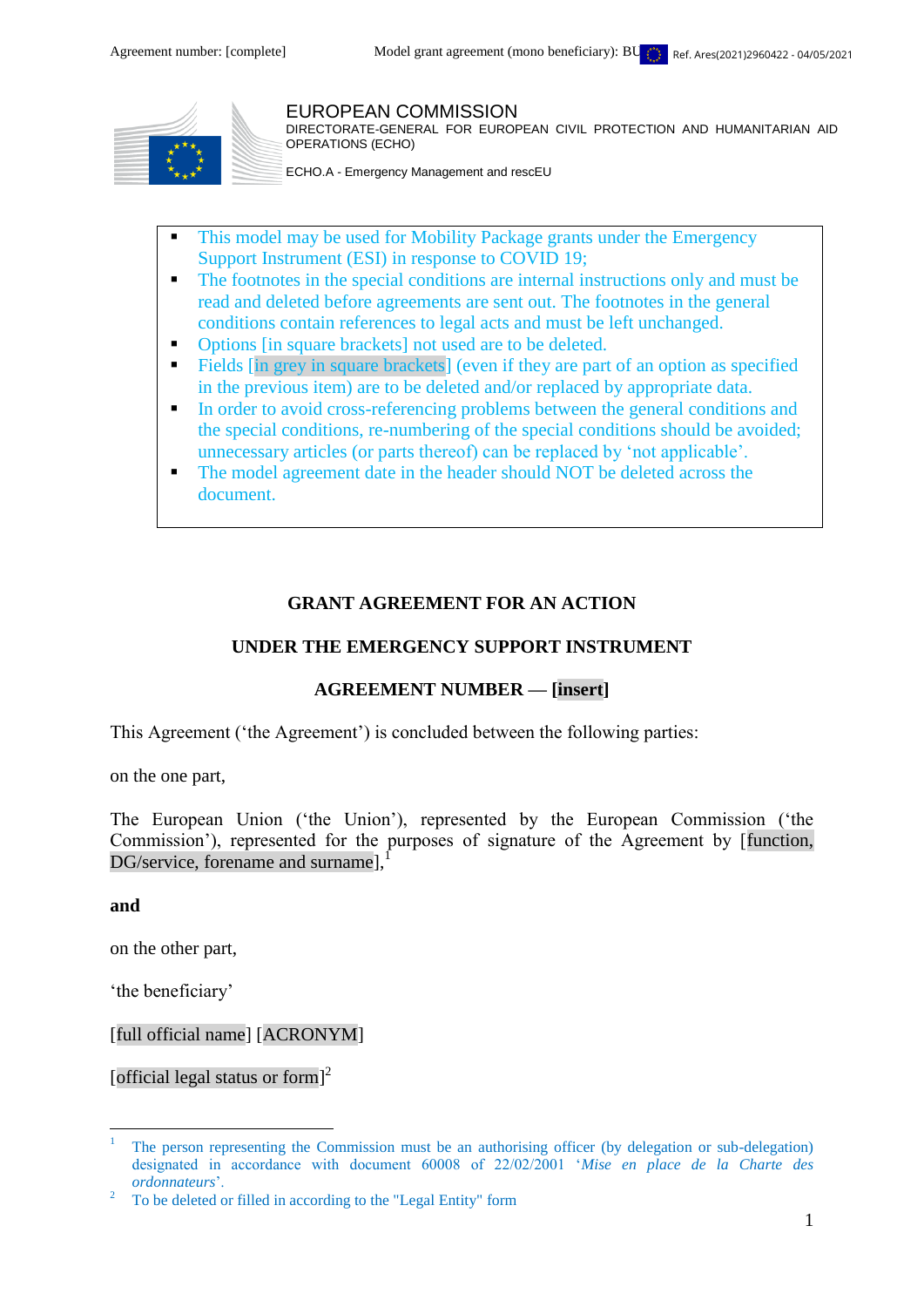# [official registration No]<sup>3</sup>

#### [official address in full]

#### [VAT number],

represented for the purposes of signature of the Agreement by [function, forename and surname]

The parties referred to above

#### HAVE AGREED

to the Special Conditions ( "the Special Conditions") and the following Annexes:

- Annex I Description of the action Grant Application Form
- Annex II General Conditions ("the General Conditions")
- Annex III Grant agreement budget table
- Annex IV Model technical report
- Annex V Model financial statement
- Annex VI Model terms of reference for the certificate on the financial statements: [**not applicable]**

which form an integral part of the Agreement.

The provisions in the Special Conditions of the Agreement take precedence over its Annexes.

The provisions in Annex II "General Conditions" take precedence over the other Annexes.

 $\overline{a}$ 

<sup>3</sup> To be deleted or filled in according to the "Legal Entity" form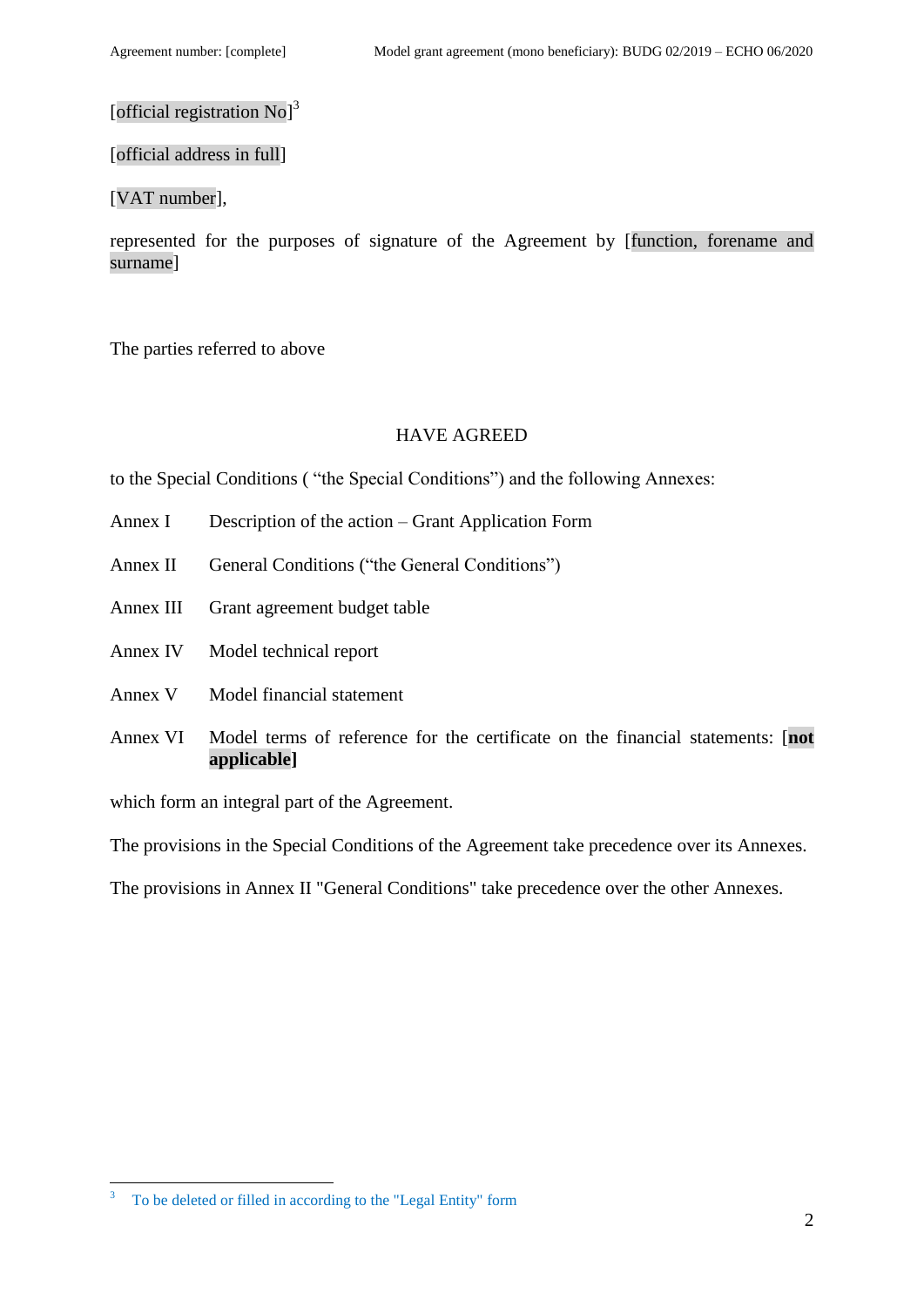# **SPECIAL CONDITIONS**

#### **ARTICLE I.1 – SUBJECT MATTER OF THE AGREEMENT**

The Commission has decided to award a grant under the terms and conditions set out in the Special Conditions, the General Conditions and the other Annexes to the Agreement, for the *action* entitled **[insert title of the action in bold]** as described in Annex I.

By signing the Agreement the beneficiary accepts the grant and agrees to implement the action, acting on its own responsibility.

Article II.13.4 and point ii) of Article II.25.3(a) do not apply.

## **ARTICLE I.2 – ENTRY INTO FORCE AND IMPLEMENTATION PERIOD OF THE AGREEMENT**

- **I.2.1** The Agreement enters into force on the date on which the last party signs it.
- **I.2.2** The *action* runs for [**insert number in bold**] **days as of** [**insert date in bold**].
- **I.2.3** By way of derogation from Article II.19.1.a, eligible costs are costs incurred during the duration of the operational part of the action as set out in Annex I, which runs as of [**operation starting date**] up to and including [**operation ending date**].

### **ARTICLE 1.3 – MAXIMUM AMOUNT AND FORM OF GRANT**

- **I.3.1** *The maximum amount of the grant* is EUR [insert amount].
- **I.3.2** The grant takes the form of:
- *(a)* The reimbursement of [0 100%] of the eligible costs of the *action* ("reimbursement of eligible costs"), which are estimated at EUR […] and which are:

#### *(i)* **actually incurred** ("reimbursement of actual costs") for the beneficiary

- *(ii)* reimbursement of unit costs: not applicable
- *(iii)* reimbursement of lump sum costs: not applicable
- *(iv)* reimbursement of flat-rate costs: not applicable
- *(v)* reimbursement of costs declared on the basis of the beneficiary's usual cost accounting practices: not applicable
- *(b)* unit contribution: not applicable
- *(c)* lump sum contribution: not applicable
- *(d)* flat-rate contribution: not applicable
- *(e)* Financing not linked to costs: not applicable.

### **ARTICLE I.4 – REPORTING, REQUESTS FOR PAYMENTS AND SUPPORTING DOCUMENTS**

#### **I.4.1 Reporting periods**

Not applicable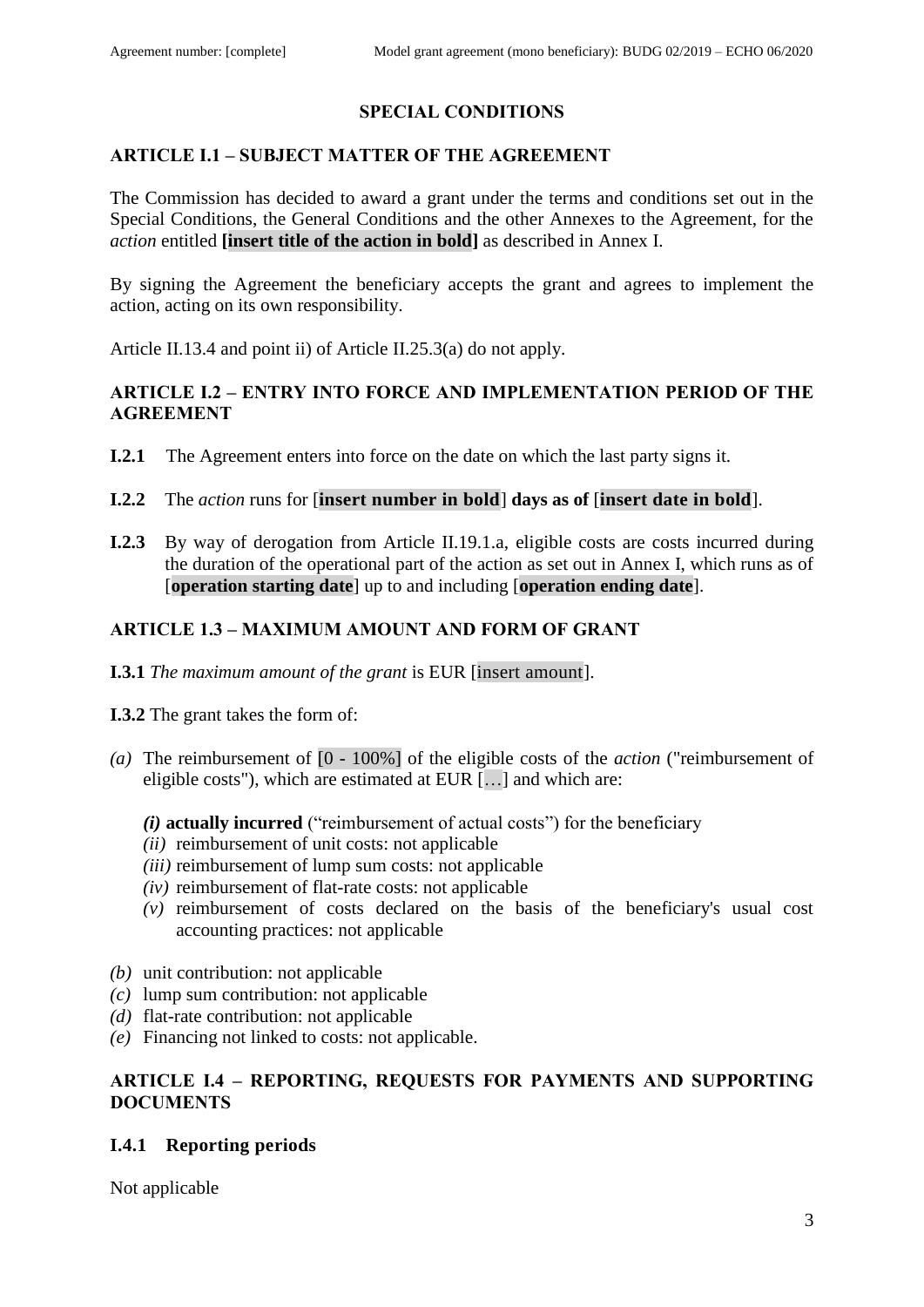# **I.4.2 Periodic report — Request for second pre-financing payment**

Not applicable

## **I.4.3 Periodic report — Request for interim payment**

Not applicable

## **I.4.4 Request for payment of the balance and supporting documents**

The beneficiary must submit a request for payment of the balance within 60 calendar days following the end of the last reporting period.

This request must be accompanied by the following documents:

- (a) a final report on implementation of the *action* ('final technical report'), drawn up in accordance with Annex IV, containing:
	- (i) the information needed to justify the eligible costs declared or the contribution requested on the basis of financing not linked to costs, unit costs and lump sums (where the grant takes the form of the reimbursement of unit or lump sum costs, of financing not linked to costs or of a unit or lump sum contribution, as provided for in Article I.3.2(a)(ii) and (iii), (b), (c) or (e));
	- (ii) information on subcontracting as referred to in Article II.11.1(d);
- (b) a final financial statement ('final financial statement'). The final financial statement must include a consolidated statement and a breakdown of the amounts claimed by the beneficiary and its affiliated entities.

The final financial statement must be drawn up in accordance with the structure of the estimated budget set out in Annex III and in accordance with Annex V and detail the amounts for each of the forms of grant set out in Article I.3.2 for the last reporting period;

(c) a summary financial statement ('summary financial statement').

This statement must include a consolidated financial statement and a breakdown of the amounts declared or requested by the beneficiary and its affiliated entities, aggregating the financial statements already submitted previously and indicating the revenue generated by the *action* referred to in Article II.25.3 for the beneficiary and its affiliated entities other than non-profit organisations.

The summary financial statement must be drawn up in accordance with Annex V;

- (d) a certificate on the financial statements and underlying accounts ('certificate on the financial statements'), for the beneficiary and for each affiliated entity, if:
	- i. the maximum grant amount indicated for the beneficiary and its affiliated entities in the estimated budget as reimbursement of actual costs is EUR 750 000 or more.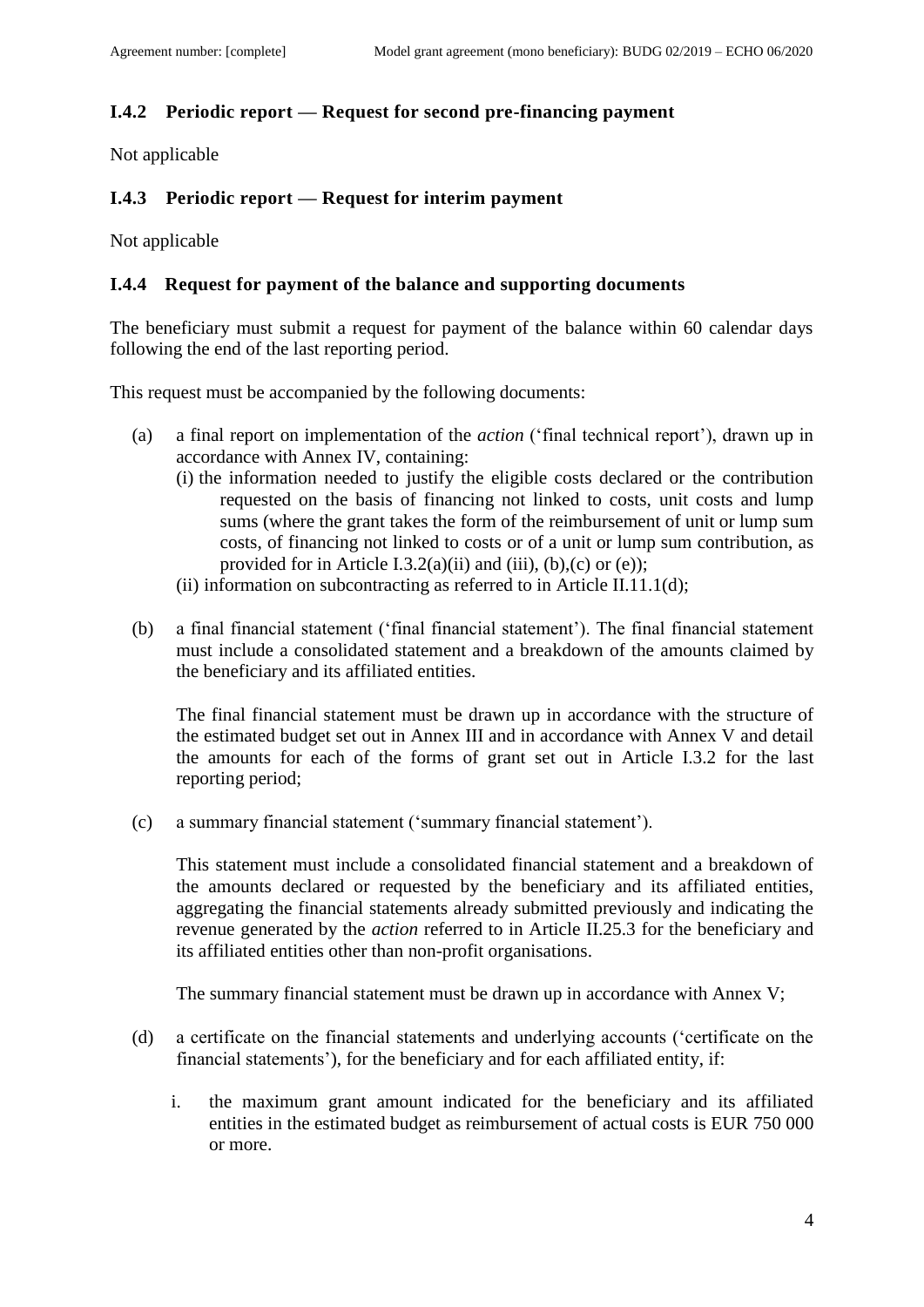This certificate must be produced by an approved auditor or, in case of public bodies, by a competent and independent public officer and drawn up in accordance with Annex VI.

The certificate must certify that the costs declared in the individual financial statement by the beneficiary or its affiliated entities for the categories of costs reimbursed in accordance with Article I.3.2(a)(i) are real, accurately recorded and eligible in accordance with the Agreement.

The beneficiary must certify that the information provided in the request for payment of the balance is full, reliable and true.

The beneficiary must also certify that the costs incurred can be considered eligible in accordance with the Agreement and that the request for payment is substantiated by adequate supporting documents that can be produced in the context of the checks or audits described in Article II.27.

In addition, the beneficiary must certify that all the revenues generated by the *action* referred to in Article II.25.3 have been declared for the beneficiary and its affiliated entities other than non-profit organisations.

### **I.4.5 Information on cumulative expenditure incurred**

Not applicable.

## **I.4.6 Currency for requests for payment and financial statements and conversion into euro**

Requests for payment and financial statements must be drafted in euros.

The beneficiary and affiliated entities with general accounts in a currency other than the euro must convert costs incurred in another currency into euros at the average of the daily exchange rates published in the C series of the *Official Journal of the European Union* (available at [http://www.ecb.europa.eu/stats/exchange/eurofxref/html/index.en.html\)](http://www.ecb.europa.eu/stats/exchange/eurofxref/html/index.en.html), determined over the corresponding reporting period.

If no daily euro exchange rate is published in the *Official Journal of the European Union* for the currency in question, conversion must be made at the average of the monthly accounting rates established by the Commission and published on its website [\(http://ec.europa.eu/budget/contracts\\_grants/info\\_contracts/inforeuro/inforeuro\\_en.cfm\)](http://ec.europa.eu/budget/contracts_grants/info_contracts/inforeuro/inforeuro_en.cfm), determined over the corresponding reporting period.

The beneficiary and affiliated entities with general accounts in euros must convert costs incurred in another currency into euros in accordance with their usual accounting practices.]

### **I.4.7 Language of requests for payments, technical reports and financial statements**

All requests for payments, technical reports and financial statements must be submitted in English.

### **ARTICLE I.5 — PAYMENTS AND PAYMENT ARRANGEMENTS**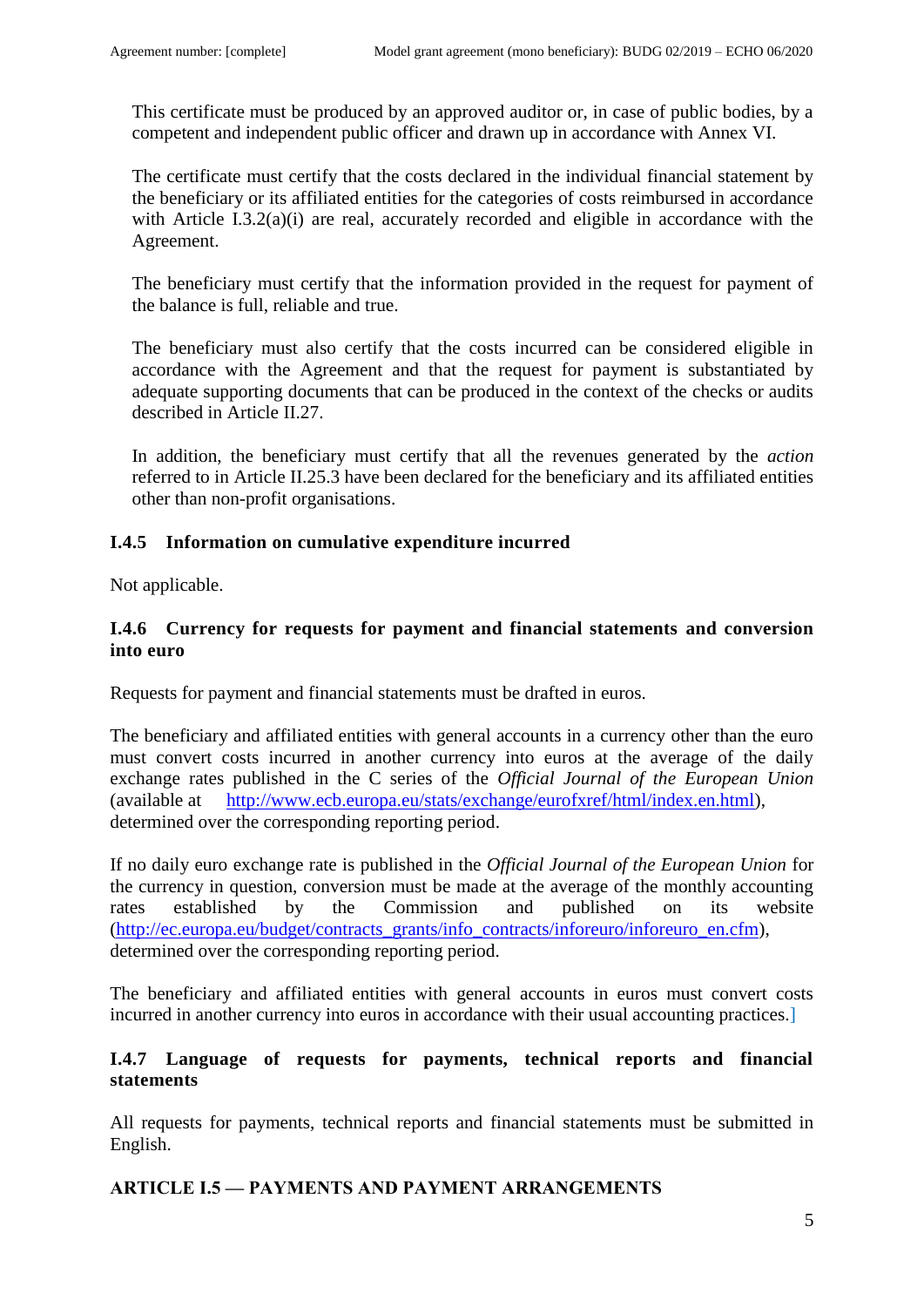# **I.5.1 Payments to be made**

The Commission must make the following payments to the beneficiary:

- one payment of the balance, on the basis of the request for payment of the balance referred to in Article I.4.4.

## **I.5.2 Pre-financing payment[s]**

Not applicable

### **I.5.3 Interim payment[s]**

Not applicable

### **I.5.4 Payment of the balance**

The payment of the balance reimburses or covers the remaining part of the eligible costs and contributions for the implementation of the *action*.

If the total amount of earlier payments is greater than the final amount of the grant determined in accordance with Article II.25, the payment of the balance takes the form of a recovery as provided for by Article II.26.

If the total amount of earlier payments is lower than the final amount of the grant determined in accordance with Article II.25, the Commission must pay the balance within 90 calendar days from when it receives the documents referred to in Article I.4.4, except if Article II.24.1 or II.24.2 apply.

Payment is subject to the approval of the request for payment of the balance and of the accompanying documents. Their approval does not imply recognition of the compliance, authenticity, completeness or correctness of their content.

The Commission determines the amount due as the balance by deducting the total amount of pre-financing and interim payments (if any) already made from the final amount of the grant determined in accordance with Article II.25.

The amount to be paid may, however, be offset, without the beneficiary's consent, against any other amount owed by the beneficiary to the Commission or to an executive agency (under the EU or Euratom budget), up to the *maximum amount of the grant*.

### **I.5.5 Notification of amounts due**

The Commission must send a *formal notification* to the beneficiary:

- (a) informing it of the amount due; and
- (b) specifying whether the notification concerns a further pre-financing payment, an interim payment or the payment of the balance.

For the payment of the balance, the Commission must also specify the final amount of the grant determined in accordance with Article II.25.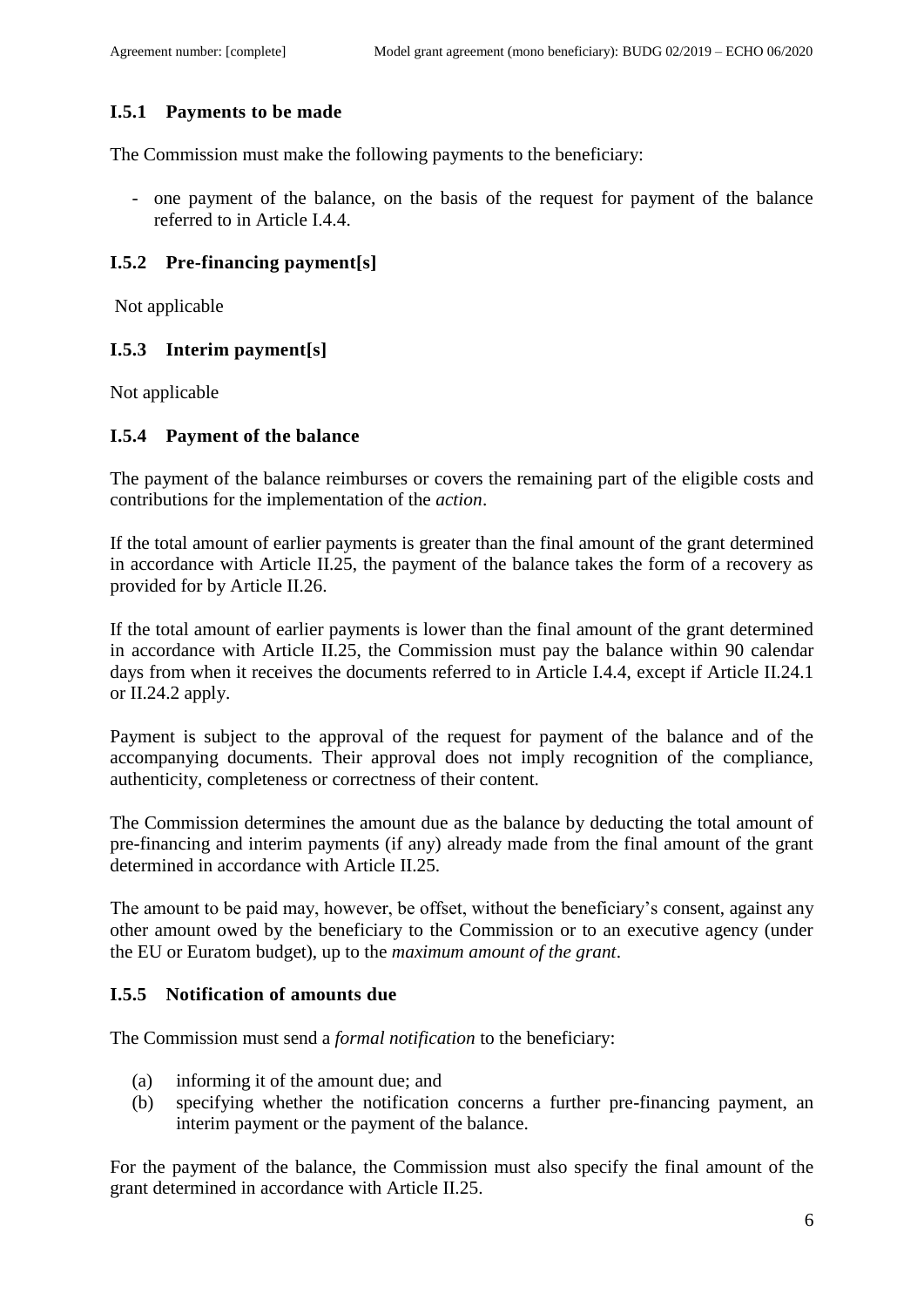# **I.5.6 Interest on late payment**

If the Commission does not pay within the time limits for payment, the beneficiary is entitled to late-payment interest at the rate applied by the European Central Bank for its main refinancing operations in euros ('the reference rate'), plus three and a half points. The reference rate is the rate in force on the first day of the month in which the time limit for payment expires, as published in the C series of the *Official Journal of the European Union*.

Late-payment interest is not due if the beneficiary is a Member State of the Union (including regional and local government authorities and other public bodies acting in the name of and on behalf of the Member State for the purpose of the Agreement).

If the Commission suspends the time limit for payment as provided for in Article II.24.2 or if it suspends an actual payment as provided for in Article II.24.1, these actions may not be considered as cases of late payment.

Late-payment interest covers the period running from the day following the due date for payment, up to and including the date of actual payment as established in Article I.5.8. The Commission does not consider payable interest when determining the final amount of grant within the meaning of Article II.25.

As an exception to the first subparagraph, if the calculated interest is lower than or equal to EUR 200, it must be paid to the beneficiary only if the beneficiary requests it within two months of receiving late payment.

### **I.5.7 Currency for payments**

The Commission must make payments in euros.

#### **I.5.8 Date of payment**

Payments by the Commission are considered to have been carried out on the date when they are debited to its account.

#### **I.5.9 Costs of payment transfers**

Costs of the payment transfers are borne as follows:

- (a) the Commission bears the costs of transfer charged by its bank;
- (b) the beneficiary bears the costs of transfer charged by its bank;
- (c) the party causing a repetition of a transfer bears all costs of repeated transfers.

#### **I.5.10 Payments to the beneficiary**

The Commission must make payments to the beneficiary.

Payments to the beneficiary discharge the Commission from its payment obligation.

### **ARTICLE I.6 — BANK ACCOUNT FOR PAYMENTS**

All payments must be made to the beneficiary's bank account as indicated below: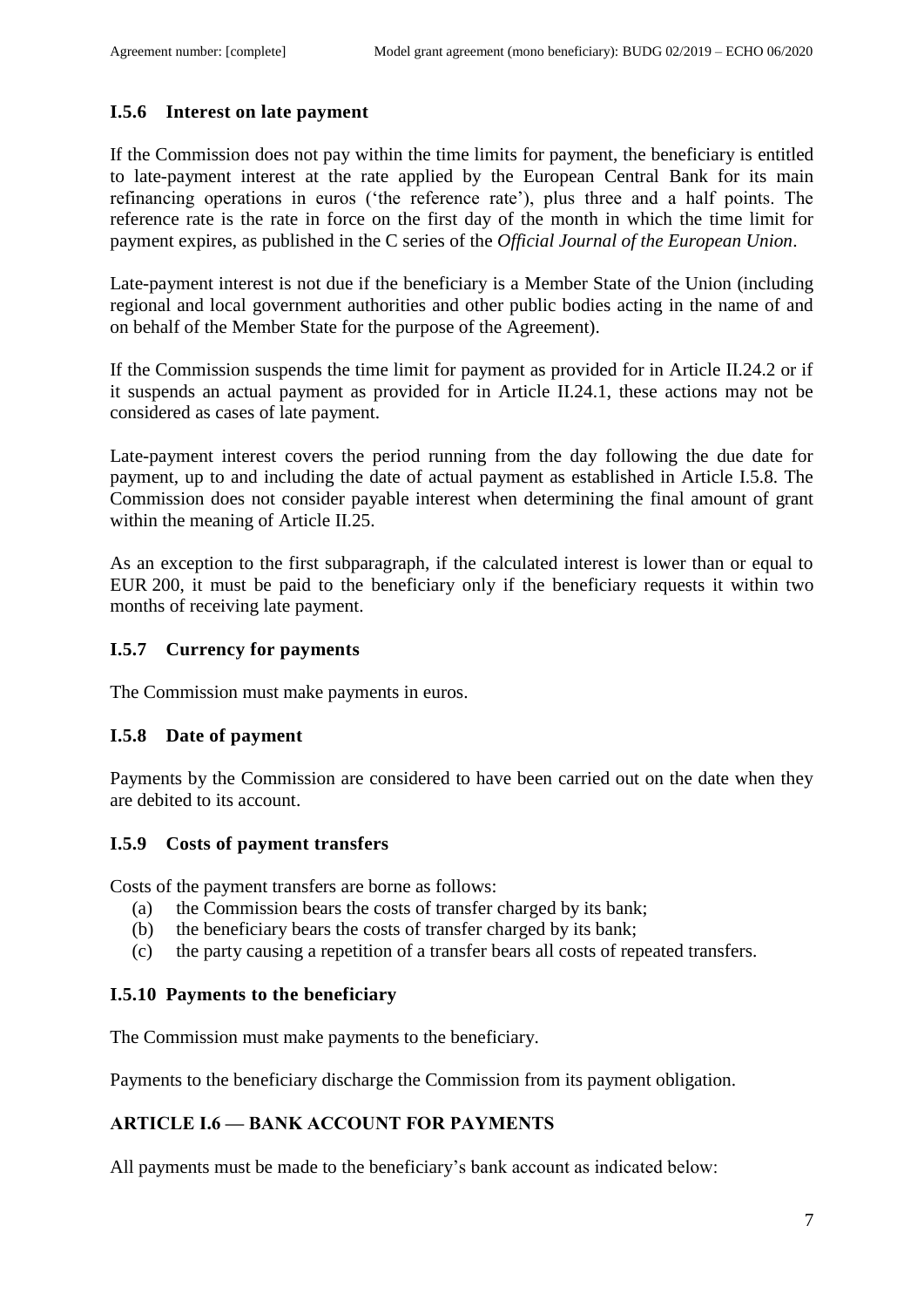Name of bank: […]

Precise denomination of the account holder: [...]

Full account number (including bank codes): […]

 $[IBAN code: [...]<sup>4</sup>]$ 

# **ARTICLE I.7 — DATA CONTROLLER, COMMUNICATION DETAILS OF THE PARTIES**

# **I.7.1 Data controller**

The entity acting as a data controller as provided for in Article II.7 is: [insert name].

### **I.7.2 Communication details of the Commission**

Any communication addressed to the Commission must be sent to the following address*:*

European Commission Directorate-General for European Civil Protection and Humanitarian Aid Operations Directorate A - Emergency Management and rescEU Rue de la Loi 86, 1000 Bruxelles (BELGIUM) Email address: ECHO-ESI@ec.europa.eu

#### **I.7.3 Communication details of the beneficiary**

Any communication from the Commission to the beneficiary must be sent to the following address:

[Full name]

[Function]

 $\overline{a}$ 

[Name of the entity]

[Full official address]

Email address: [complete]

### **ARTICLE I.8 – COST ELIGIBILITY**

In addition to the costs in Article II.19.2, the following costs shall be eligible for Union financial support:

Costs arising directly from the transport and logistical operations, including the operating costs of mobile medical response capacities. Such related logistical support includes, but is not limited to: local transport; transit and warehousing of the assistance and relief items; and persons covered by the action.

The BIC or SWIFT code should be used for countries which do not use the IBAN code.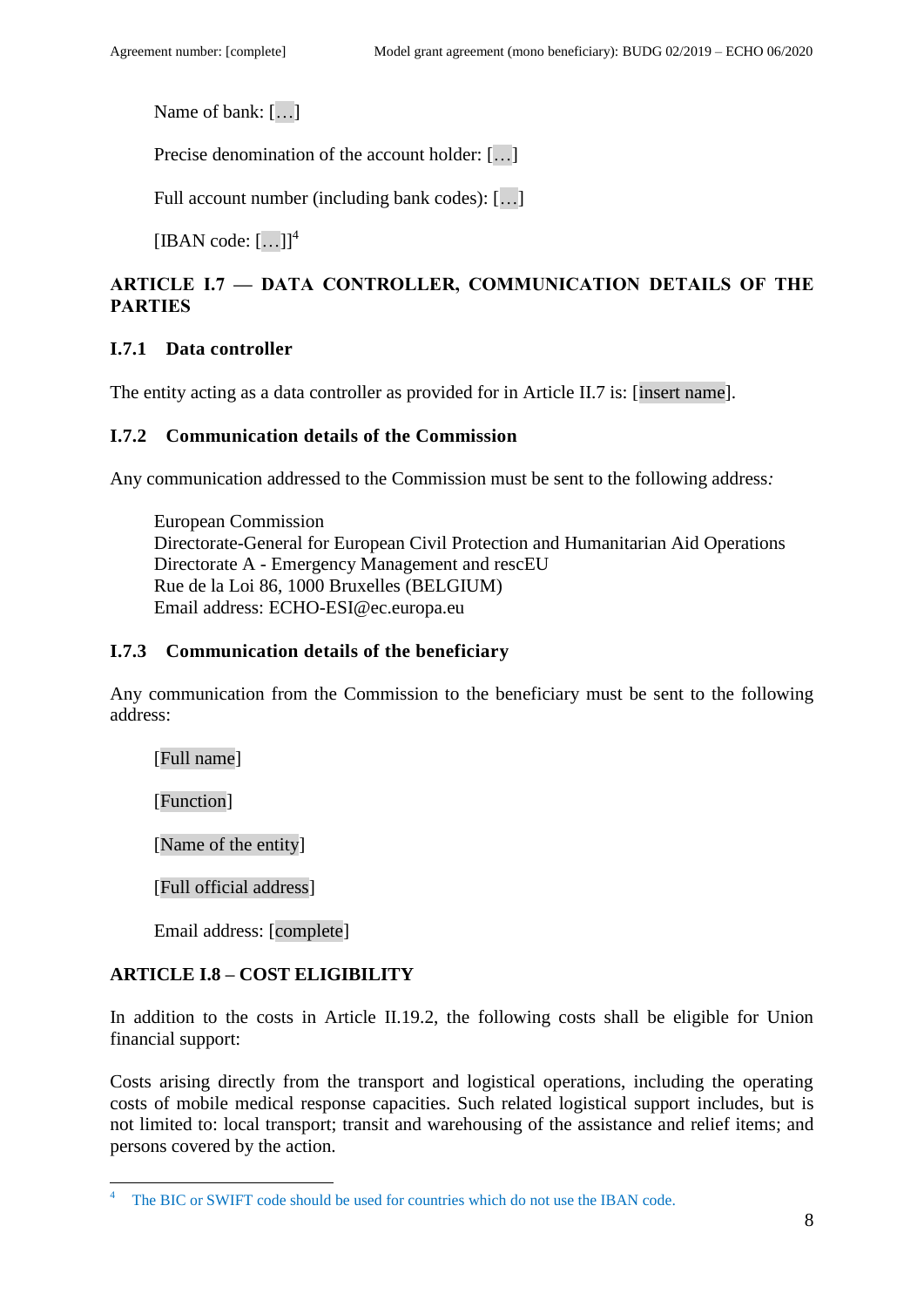To be eligible, the direct cost of the action must comply with the eligibility conditions set out in Article II.19.1.

## **ARTICLE I.9 — INELIGIBILITY OF VALUE ADDED TAX**

By way of derogation from Article II.19.2 (h), paid value added tax (VAT) is not eligible under the Agreement

# **ARTICLE I.10 – FINANCIAL SUPPORT TO THIRD PARTIES**

By way of derogation from Article II.19.2 (f), costs of financial support to third parties are not eligible.

# **ARTICLE I.11 — INELIGIBILITY OF COSTS OF STAFF OF NATIONAL ADMINISTRATIONS**

By way of derogation from Article II.19.2 (a), salary costs of the personnel of national administrations are eligible only to the extent that they relate to the cost of activities, which the relevant public authority would not carry out if the project concerned were not undertaken.

# **ARTICLE I.12 – SPECIAL CONDITIONS FOR SUBCONTRACTING**

By way of derogation from Article II.11 of the General Conditions, the entire action may be sub-contracted.

# **ARTICLE I.13 — SPECIAL PROVISIONS ON INDIRECT COSTS**

By way of derogation from Article II.19.3, indirect costs are not eligible.

### **ARTICLE I.14 — SETTLEMENT OF DISPUTES WITH THE NON-EU BENEFICIARY**

This provision applies where the beneficiary is legally established in a country other than a Member State of the European Union (the 'non-EU beneficiary').

As an exception to Article II.18.2, any of the parties (the Commission or the non-EU beneficiary) may bring before the Belgian Courts any dispute between them concerning the interpretation, application or validity of the Agreement, if such dispute cannot be settled amicably.

Where one party has brought proceedings before the Belgian Courts, the other party may not bring a claim arising from the interpretation, application or validity of the Agreement in any other court than the Belgian Courts before which the proceedings have already been brought.

SIGNATURES